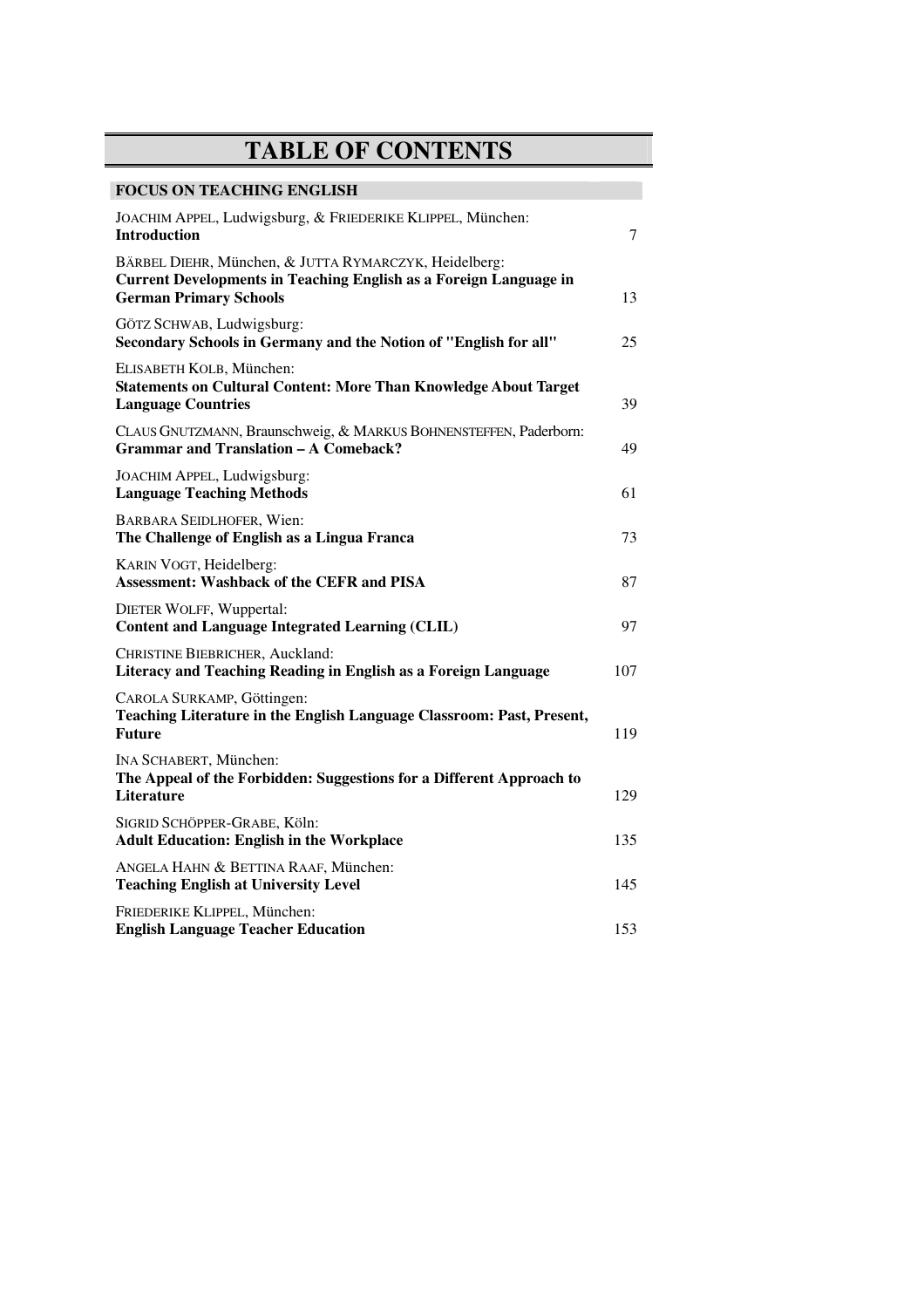| LAURA ARMBRUST & BRITTA VIEBROCK, Frankfurt am Main:<br>Diversity in Teaching English as a Foreign Language: A Comparative<br><b>Review of Introductory Readers</b>                                                        | 165 |
|----------------------------------------------------------------------------------------------------------------------------------------------------------------------------------------------------------------------------|-----|
| <b>ARTICLES</b>                                                                                                                                                                                                            |     |
| <b>RENATE BROSCH, Stuttgart:</b><br>Binary Spaces in the Short Story: Beach and Sea in Graham Swift's<br>"Learning to Swim"                                                                                                | 175 |
| ALBERT-REINER GLAAP, Düsseldorf:<br>Work in Progress. Thirty Years of Whose Life Is It Anyway?                                                                                                                             | 185 |
| <b>REVIEWS</b>                                                                                                                                                                                                             |     |
| Tobias Fraund. Die kulturelle Bedeutung von Tee im Großbritannien des<br>18. Jahrhunderts. Self-Fashioning, Kollektivsymbol und nationale briti-<br>sche Identität<br>- by STEFAN SCHLENSAG, Dortmund                      | 195 |
| Elmar Schenkel and Hans-Christian Trepte, eds. Zwischen Ost und<br>West. Joseph Conrad im europäischen Gespräch<br>- by JÜRGEN KRAMER, Dortmund                                                                            | 196 |
| Ina Habermann. Myth, Memory and the Middlebrow: Priestley, du Mauri-<br>er and the Symbolic Form of Englishness<br>- by MARIE-LUISE EGBERT, Freiburg                                                                       | 197 |
| Barbara Korte, Eva Ulrike Pirker and Sissy Helff, eds. Facing the East<br>in the West. Images of Eastern Europe in British Literature, Film and<br><b>Culture</b>                                                          |     |
| - by OLIVER LINDNER, Kiel                                                                                                                                                                                                  | 199 |
| Alexa Alfer and Amy J. Edwards de Campos. A. S. Byatt: Critical Story-<br>telling<br>- by SARAH HEINZ, Mannheim                                                                                                            | 201 |
| Karen Patrick Knutsen. Reciprocal Haunting: Pat Barker's Regenera-<br>tion Trilogy                                                                                                                                         |     |
| - by LENA STEVEKER, Saarbrücken<br>Susanne Bach, ed. Gewalt – Geschlecht – Fiktion: Gewaltdiskurse und<br>Gender-Problematik in zeitgenössischen englischsprachigen Romanen,<br>Dramen und Filmen                          | 204 |
| - by DIRK WIEMANN, Potsdam                                                                                                                                                                                                 | 205 |
| Hildegard Hammerschmidt-Hummel. Shakespeares Geliebte. Die wahre<br>Geschichte. Ein Bühnenstück in 35 Bildern. Sonja Fielitz, ed. Shake-<br>speare's Sonnets. Loves, Layers, Languages<br>- by HEIKE GRUNDMANN, Heidelberg | 207 |
| <b>Adrian Holliday. Intercultural Communication and Ideology</b><br>- by GOERAN NIERAGDEN, Köln                                                                                                                            | 211 |